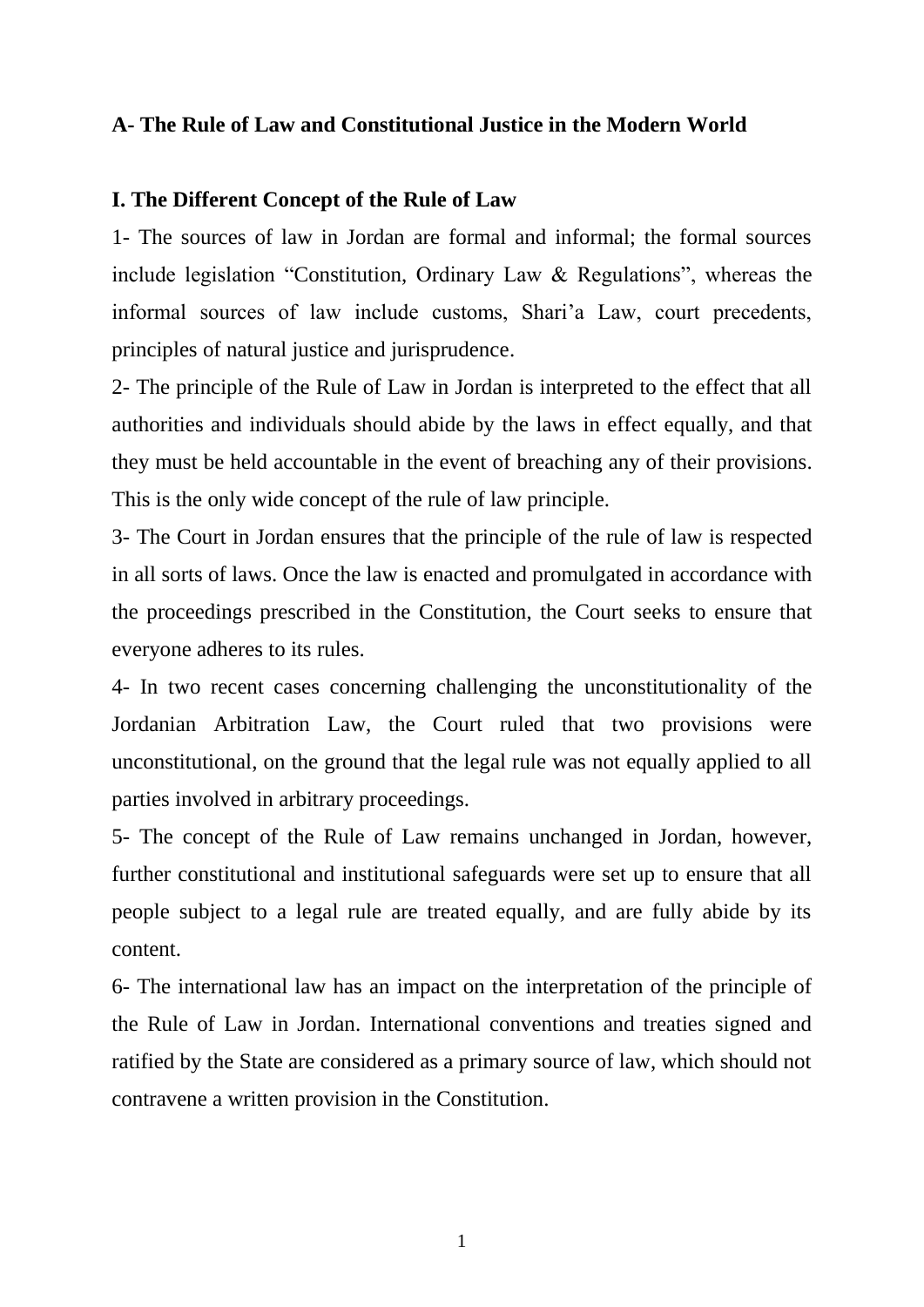#### **II. New Challenge to the Rule of Law**

7- There are always major national threats to the full implementation of the Rule of Law in Jordan. The economic, social and political crises stand in the way of ensuring that the law is enforced over everyone equally and impartially. The economy in Jordan has always been under severe deficit and the structure of the Jordanian society changes rapidly. As a result, the competent authorities have had to reconsider the way of implementing the principle of the Rule of Law accordingly.

8- The international events and developments had a serious repercussion on the interpretation of the Rule of Law in Jordan. The civil war in Syria, which has been going for more than 6 years, and the war against terrorism have had negative impact on the full implementation of the Rule of Law principle. At present, Jordan hosts more than 2.5 million Syrian refugees in campuses and within the local society. This has caused difficulties to the local authorities in applying the law in the same way as if the State was in peace.

9- In the case relating to the right of public officers to set up their own unions, the Court referred to the international legal norms for human rights in the Universal Declaration of Human Rights, the International Covenant on Civil and Political Rights, the International Covenant on Economic, Social and Cultural Rights and the Constitution of the International Labour Organisation to accredit public officers the right to set up their own union, despite being employees in the public sector.

### **III. The Law and the State**

10- The Constitutional Court has the competences to oversight the constitutionality of applicable laws and regulations and to interpret provisions of the Constitution. These powers work at guaranteeing that all authorities of the state act within their constitutional limits, taking into account that the judgments of the Court are final and binding on all authorities.

2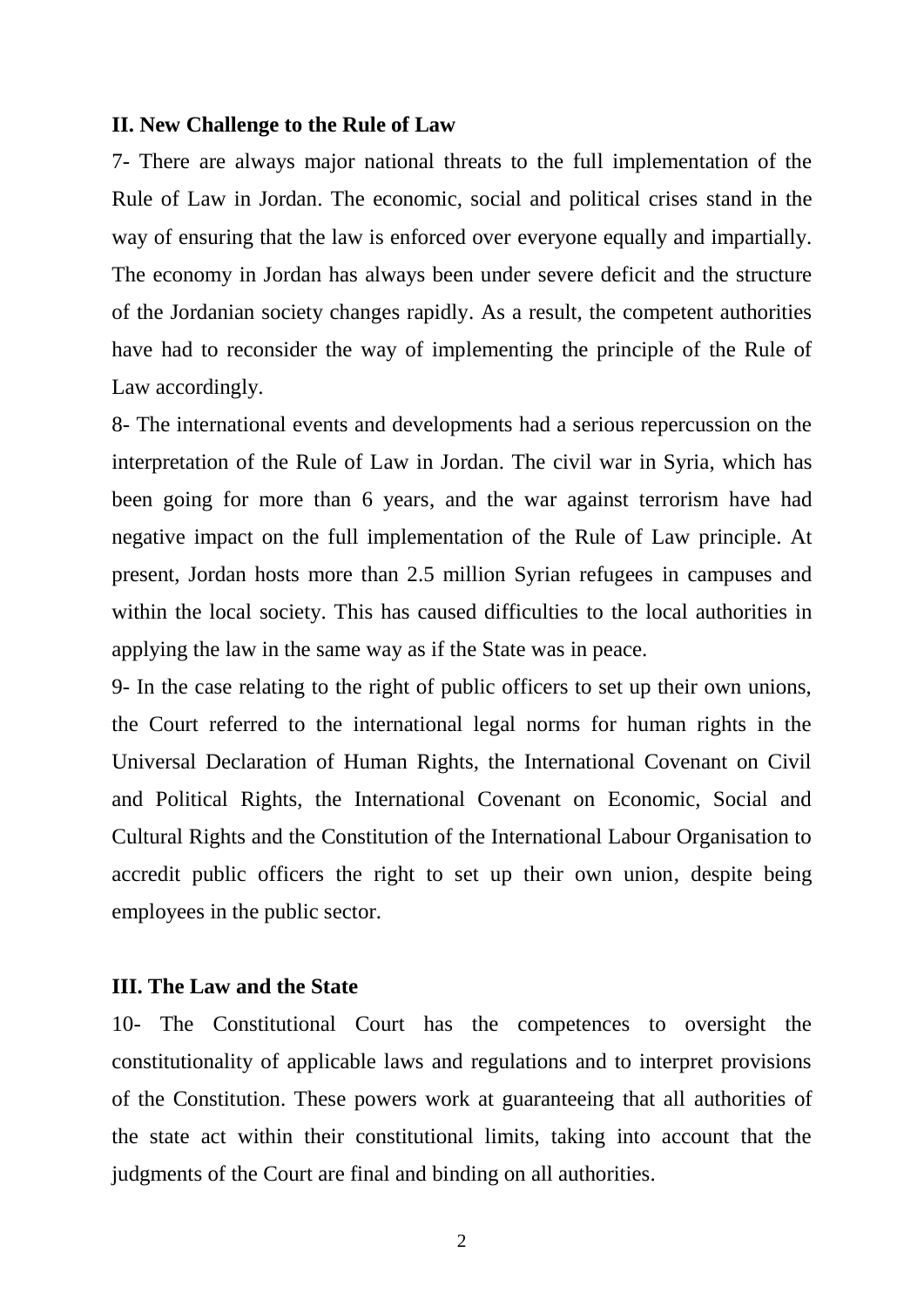11- Article (59) of the Jordanian Constitution states that judgments of Court are final and binding on all authorities and on all. They are effective immediately unless the judgment specifies another date for its effectiveness. Therefore, decisions of the Court have binding forces on all other courts, and they are obliged by the Constitution to respect the decisions of the Court.

12- The Court has issued decisions defining the mechanism for the implementation of the principle of equality before the law, that it is only applied to individuals enjoying the same legal status and position. It also ruled in favour of guaranteeing the right of appeal of judicial decisions issued with respect to the relationship between landlords and tenants.

13- No.

14- Public Officers in Jordan are accountable for their actions judicially before administrative courts, and politically before elected members of Parliament. Administrative Courts can always overturn decisions issued by public officers on the grounds that they are issued against the provisions and proceedings of the law. Also, members of Parliament can practice a vote of no confidence against a Minister for any act or decision issued in contradiction with the Constitution and applicable laws. The principle of immunity is not an issue in this regard, as the law provides for certain proceedings that courts and competent authorities can apply requesting that the immunity is waived.

### **IV. The Law and the Individual**

15- Individuals are not allowed to directly challenge laws for being unconstitutional. The Law of the Court provides only for the indirect challenge of unconstitutionality for individuals. According to Article (11) of the Law any of the parties to a case pending before the courts, in their various types and instances, may put forward the defence of unconstitutionality of any law or regulation that is applicable to the substance of the case. If the court considering the case finds that the law or regulation in respect of which the defence of